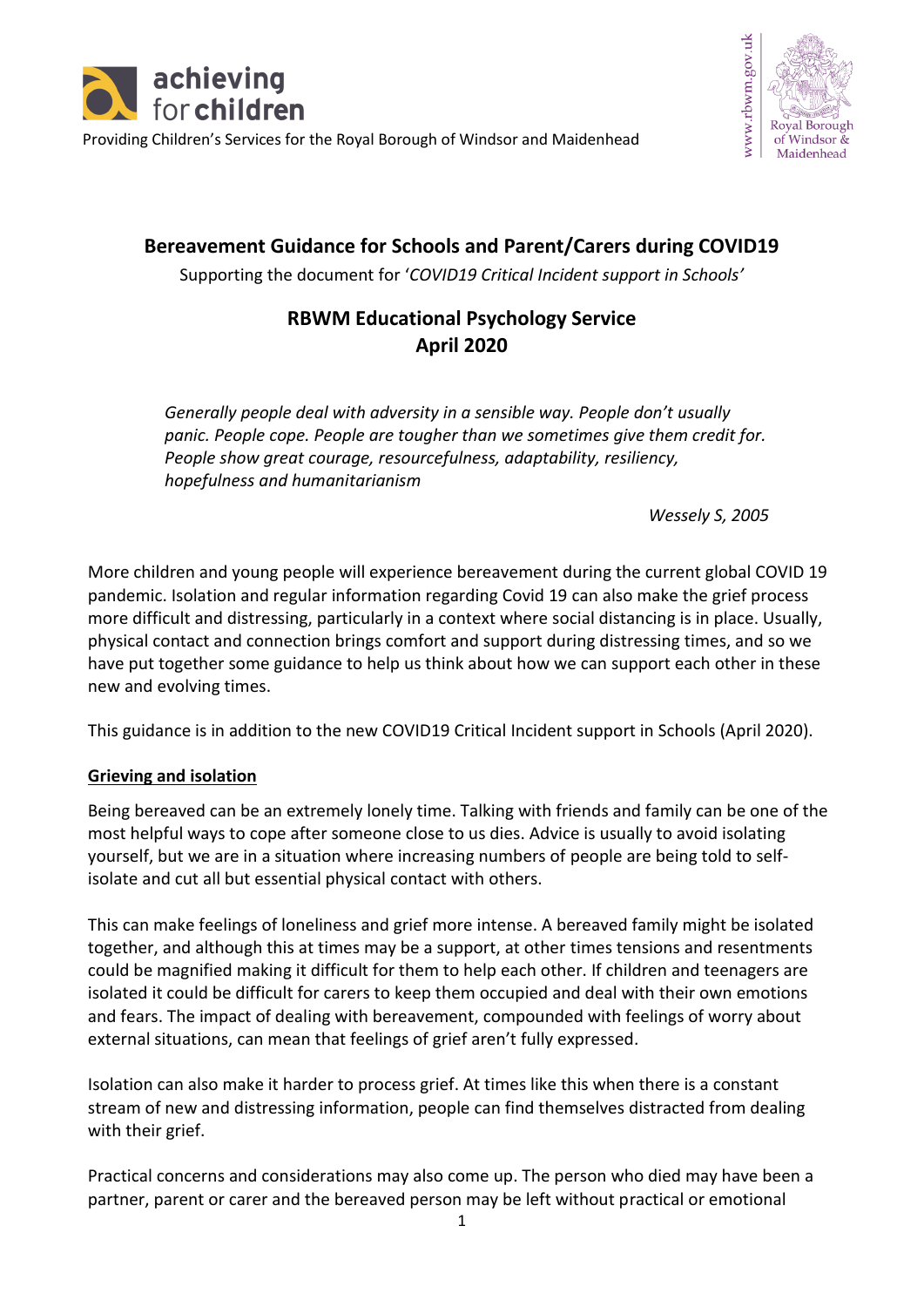support at a time they need it most. Friends and relatives who might otherwise have been able to provide practical support, e.g. help with meals and shopping may also be isolating or preoccupied with their own family's situation

## **How you can help yourself**

Although you may not be able to see people in person, you can **keep in regular contact with others** using the phone, text, or internet if it is available to you.

**Look after yourself and get rest.** You may find the following helpful:

- get some fresh air or sunlight each day even opening a window can help
- do some exercise around the house if you are able
- keep to a regular routine of getting up and dressed and eating meals at the usual time, whether you are on your own or part of a family group.

At times when you have more energy, you might want to find some jobs to do around the house or garden (if you have one). It is normal to move between intense grieving and looking to the future after someone dies, and there may be some things you can achieve even if you cannot go out.

**Don't feel guilty if you are struggling**. Reach out to others who might be finding it difficult too, you may be able to help each other.

## **Seek practical help from friends, family or neighbours**.

The Educational Psychology team will be working with the Local Authority in supporting wellbeing through these difficult times.

#### **How you can help another person**

Try to stay in contact with bereaved friends and family even if you cannot visit. Find out if they can talk on the phone, or over the internet if they have the technology available. Let them talk about how they are feeling and about the person who has died – talking can be one of the most helpful things. Consider sending a letter, card or note to let them know you are thinking of them.

If you run or attend a regular social group or activity and this has been cancelled, consider keeping in touch with the members using other means, or perhaps even running the group using Skype or another video messaging service.

If you know someone might struggle practically, offer to help by delivering off supplies and gifts. You should always follow the latest government guidelines about social contact.

## **How children and young people can be supported at home or in school**

It is important to remember that all the evidence so far is that children are less likely to become infected or, if infected, show milder symptoms of the coronavirus than adults.

However, children and young people will be hugely affected by what is going on around them at this difficult time. Their lives are changing and they will have picked up worries and fears about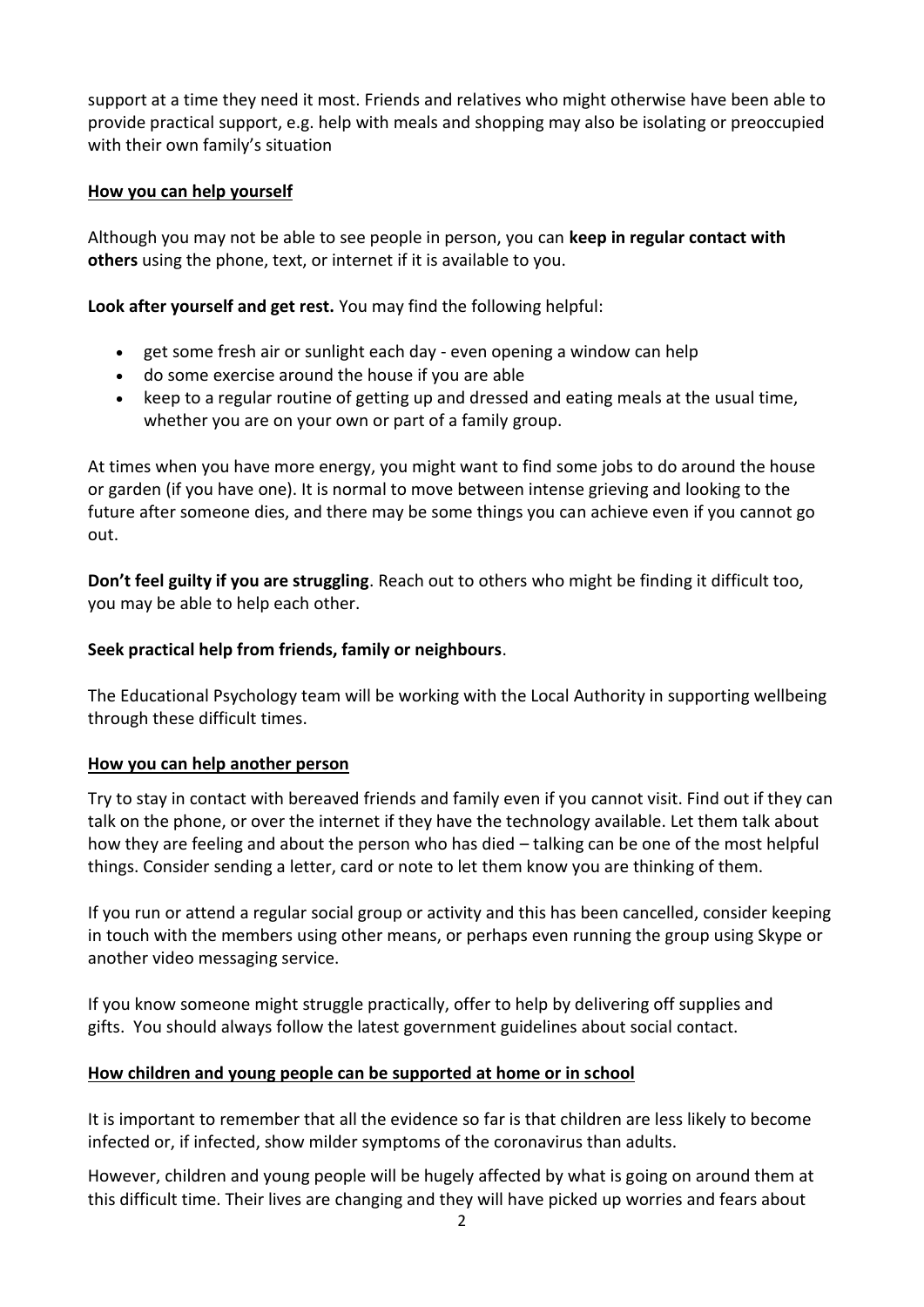the virus and the possibility that they or someone they love and depend on may get ill. They may be particularly worried that grandparents, older relatives and family members with health conditions or disabilities might die. They will also pick up on other worries parents and carers may have about the situation.

For families in isolation, it may mean that activities usually available which help children and young people switch off, relax and cope with stress are not available. It is not unusual for tempers to fray when families are together for long periods, in close quarters.

Talk honestly with children about both facts and emotions. Ask what they know – they may be getting information from friends or social media which is incorrect or distorted.

With a younger child you may need to give information in small chunks. Talking about the situation and about the possibility of death and dying is an ongoing conversation. It's OK to let them know if you don't know the answers to some of their questions.

Don't make promises ('Grandma will be fine') but reassure them that they are loved and supported. Parents/ carers should let them know about any plans for what might happen if some in the family gets ill.

Families need to keep to a routine and help children get some exercise even if they can't leave the house. Help them keep in contact with friends and relatives over the phone or internet.

Don't set unrealistic goals about what you can do under exceptional circumstances, especially if you are working at home and caring for young children.

If you are at home try to make sure you all get some time apart, and time to relax. Where possible, let children and young people make some choices about what they are doing, as this may help give them some sense of control over their lives.

## **Balancing Fact with Reassurance and Resilience**

One continual challenge for keyworkers, parents and carers supporting children and young people facing bereavement or those who have been bereaved is balancing fact, reassurance and resilience. Children are expert at knowing if they are not being told the truth or not.

Equally, they will know the difference between genuine and false reassurance. Rather than saying "*nobody we know is going to die"*, maybe consider saying: *"from all I've heard, it is extremely unlikely that anyone we know will die and we will do everything we can do to keep safe."*

Children feel empowered when they know what to do to keep safe so explain about the importance of washing their hands and perhaps put pictures of this in the bathroom and kitchen to make it a fun activity.

Looking after yourself is key as you have to put on your own oxygen mask first before you can resiliently and safely look after the needs, worries and wellbeing of others.

## **Additional Information**